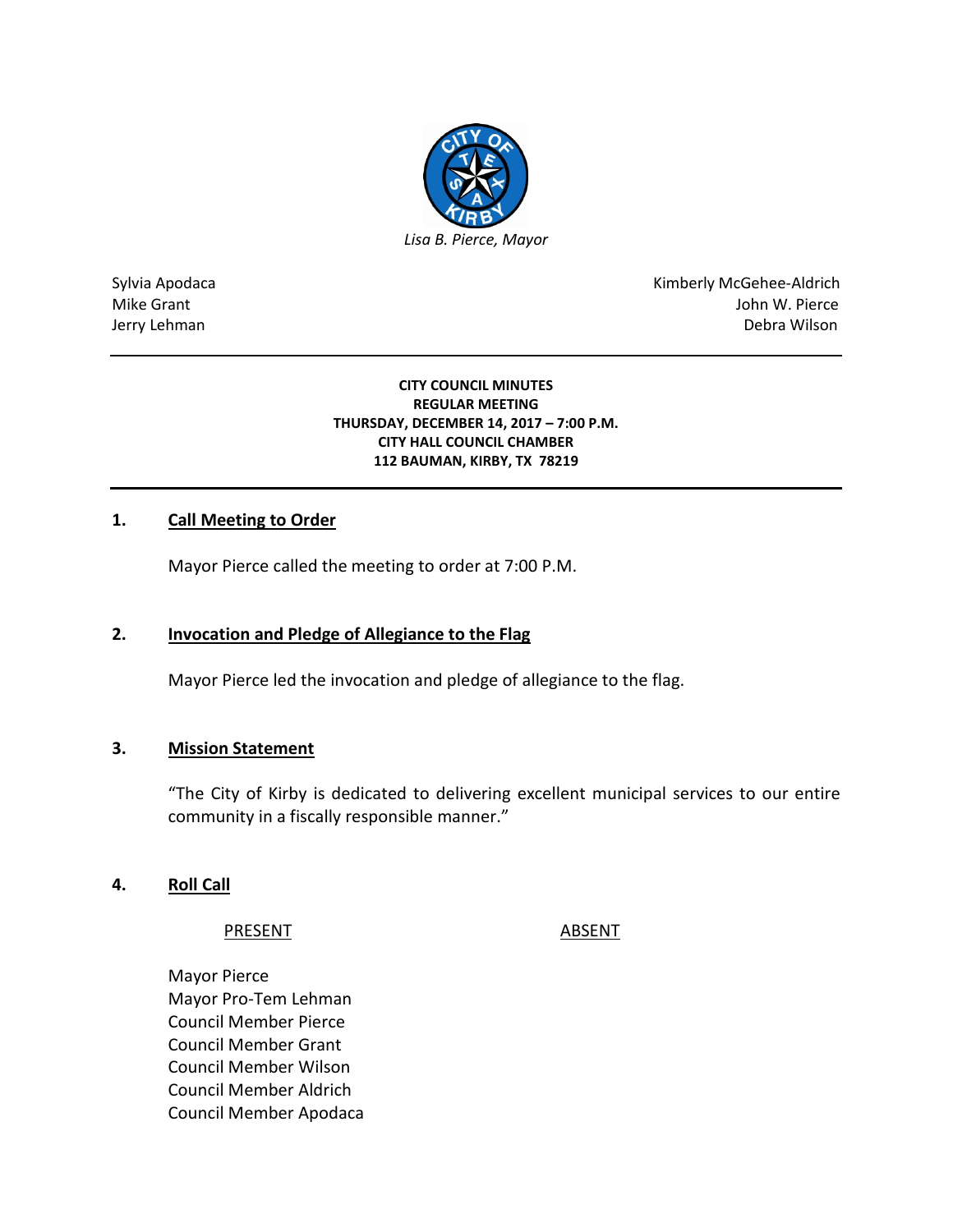#### **5. Citizen Participation**

1. Jane Balcom inquired about the Annual Christmas Lighting Contest and asked that there be more support for animal control.

### **6. Consideration Of Minutes:**

### a. Regular Meeting Of November 30, 2017

Mayor Pro-Tem Lehman moved to accept the minutes of November 30, 2017; seconded by Council Member Wilson. With all voting, "aye" the motion carried with a 7-0 vote.

AYES: 7 NAYES: 0

### **7. Consent Agenda:**

#### a. Approval Of Quarterly Investment Report For Period Ending September 30, 2017

Council Member Wilson moved to approve the Quarterly Investment Report for the period ending September 30, 2017; seconded by Council Member Pierce. With all voting, "aye" the motion carried with a 7-0 vote.

AYE: 7 NAY: 0

### **8. Presentations**

### a. Presentation on Emergency Services District #11 New Fire Station

Charlie Alfaro, Fire Chief introduced John True, President of ESD 11. He provided the history of the creation of ESD 11 and an update on the new Fire and Rescue Station No. 1.

## b. Presentation, Discussion And Possible Action on Kirby Fire Station Solar Panels Program

Charlie Alfaro, Fire Chief introduced Roland Hinojosa, CPS Energy Government Relations. Roland presented an update on the solar panels that were installed at the fire station. He said in October the credit is \$199.04 and November is 167.72; the total credit \$366.76. The projected annual credit is \$2,200.00 based on the credit for the past two month.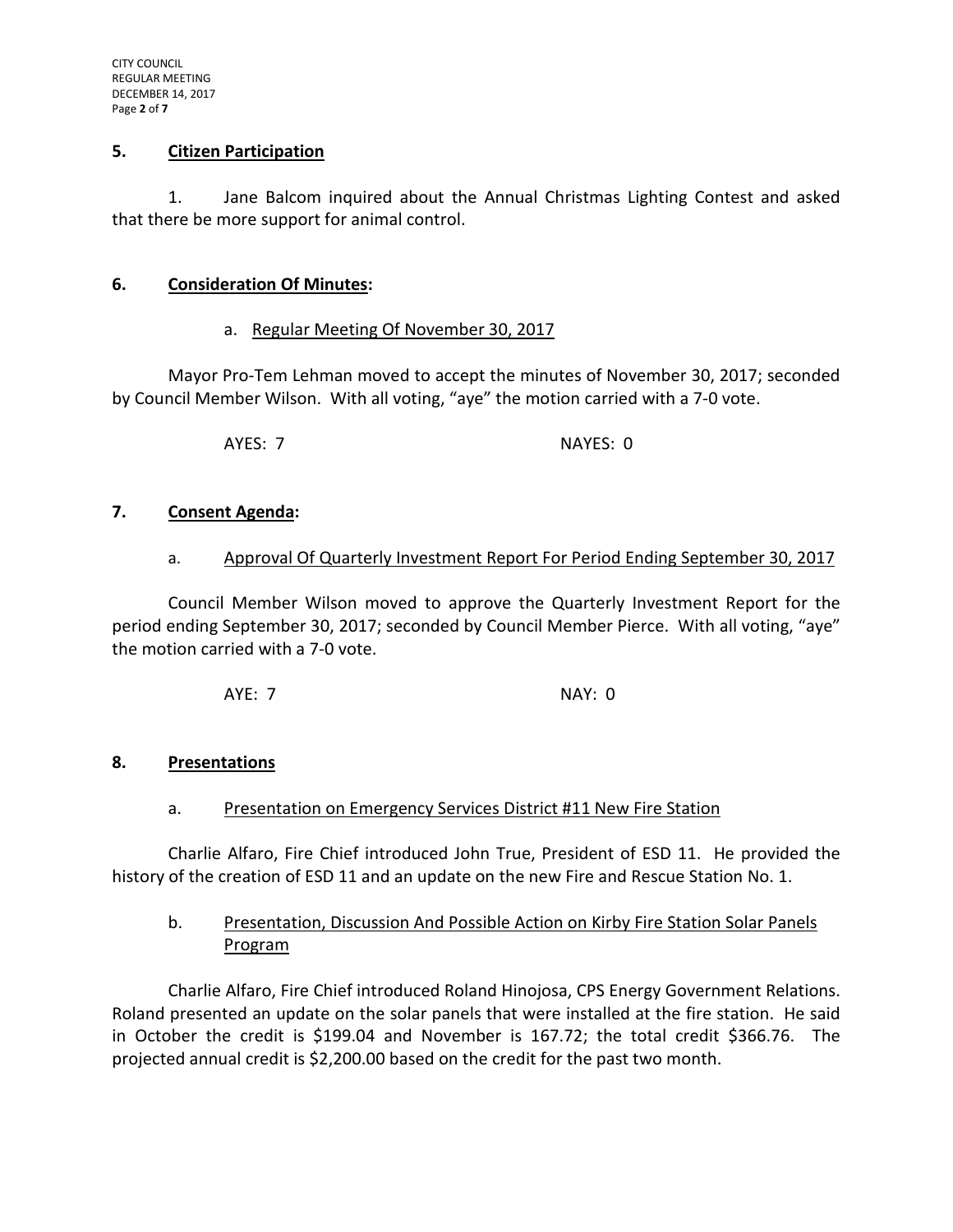### **9. Discussion And Possible Action**

a. Discussion And Possible Action On Ordinance No. O-2017-825 Repealing Chapter 98 – Smoking Restrictions Of The Code Of Ordinances And Adopting A New Chapter 98 – Smoking Restrictions Of The Code Of Ordinances Including A Penalty For Violation Of A Fine As Set Forth In Section 10.99(A)(3) Of The Code Of Ordinances. This Is The Second Reading.

Council Member Aldrich moved to accept Ordinance No. O-2017-825 repealing Chapter 98 – Smoking Restrictions of the Code of Ordinances and adopting a new Chapter 98 – Smoking Restrictions of the Code of Ordinances including a penalty for violation of a fine as set forth in Section 10.99(A)(3) of the Code of Ordinances; seconded by Council Member Grant. With all voting, "aye" the motion carried with a 7-0 vote.

AYE: 7 NAY: 0

b. Discussion And Possible Action On Ordinance No. O-2017-826 Repealing Chapter 131 – Offenses Against Property Of The Code Of Ordinances And Adopting A New Chapter 131 – Offenses Against Property Of The Code Of Ordinances Including A Penalty For Violation Of A Fine Of Not Less Than \$100 Nor More Than \$2,000. This Is The Second Reading.

Council Member Wilson moved to accept Ordinance No. O-2017-826 repealing Chapter 131 – Offenses Against Property of the Code of Ordinances and adopting a new Chapter 131 – Offenses Against Property of the Code of Ordinances including a penalty for violation of a fine of not less than \$100 nor more than \$2,000; seconded by Council Member Aldrich. With all voting, "aye" the motion carried with a 7-0 vote.

AYE: 7 NAY: 0

c. Discussion And Possible Action On Ordinance No. O-2017-827 Repealing Chapter 133 - Illegal Smoking Products And Illegal Smoking Paraphernalia Of The Code Of Ordinances And Adopting A New Chapter 133 – Illegal Smoking Products And Illegal Smoking Paraphernalia Of The Code Of Ordinances Including A Penalty For Violation Of A Fine Of Not Less Than \$100 Nor More Than \$2,000 Unless The Violation Is For Barter, Gift, Delivery, Sale, Or Offer Of Sale Of Any Illegal Smoking Product To A Person Under The Age Of Eighteen (18) Years When The Penalty For Violation Is A Fine Of Not Less Than \$500 Nor More Than \$2,000. This Is The Second Reading.

Council Member Grant moved to accept On Ordinance No. O-2017-827 repealing Chapter 133 – Illegal Smoking Products and Illegal Smoking Paraphernalia of the Code of Ordinances and Adopting a new Chapter 133 – Illegal Smoking Products and Illegal Smoking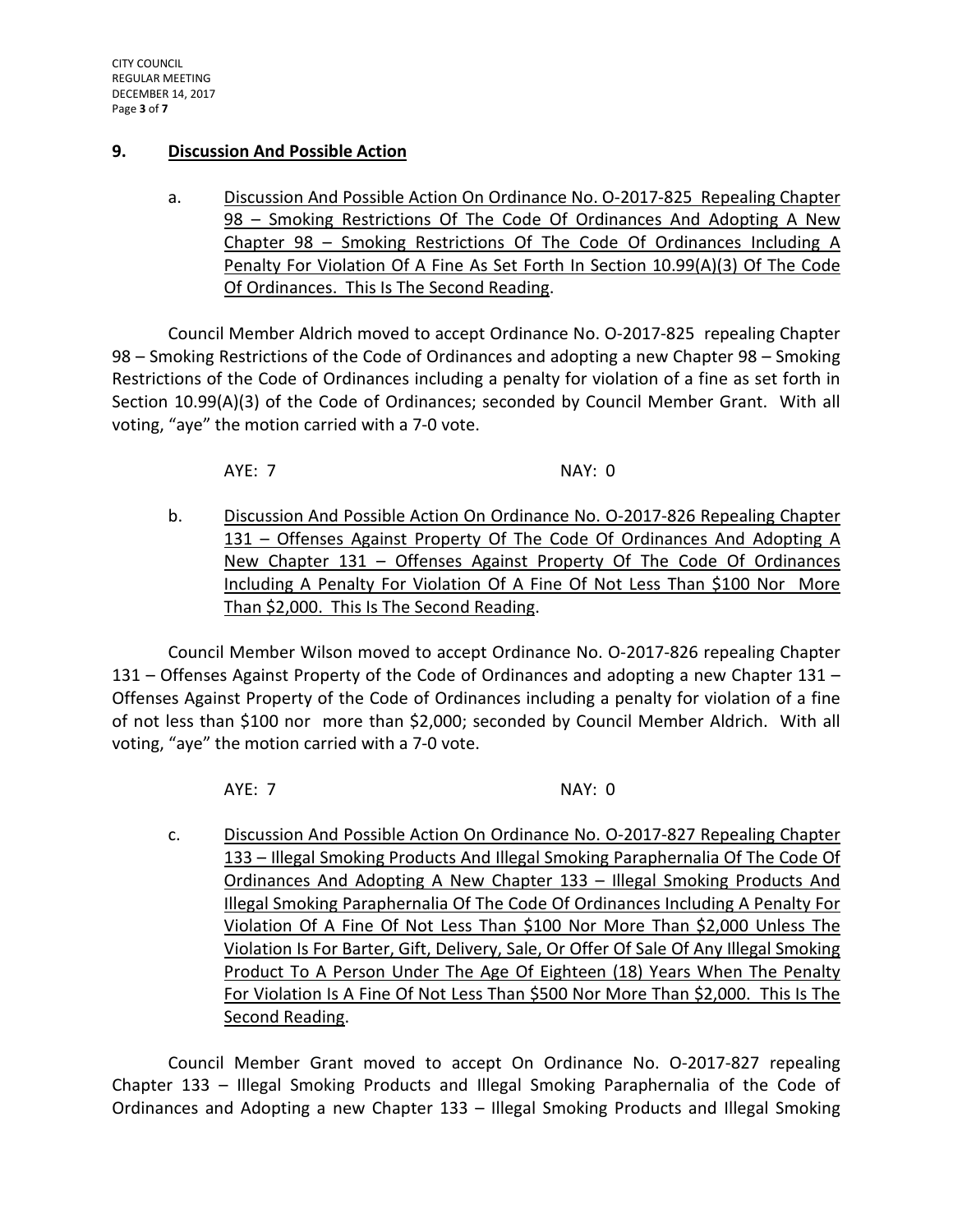Paraphernalia of the Code of Ordinances including a penalty for violation of a fine of not less than \$100 nor more than \$2,000 unless the violation is for barter, gift, delivery, sale, or offer of sale of any illegal smoking product to a person under the age of eighteen (18) years when the penalty for violation is a fine of not less than \$500 nor more than \$2,000; seconded by Mayor Pro-Tem Lehman. With all voting, "aye" the motion carried with a 7-0 vote.

AYE: 7 NAY: 0

# d. Discussion And Possible Action On Ordinance No. O-2017-828 Repealing Chapter 71 – Stopping, Standing, And Parking And Adopting A New Chapter 71 – Stopping, Standing, And Parking. This Is The First Reading.

Council Member Grant moved to accept Ordinance No. O-2017-828 repealing Chapter 71 – Stopping, Standing, and Parking and Adopting a new Chapter 71 – Stopping, Standing, and Parking; seconded by Council Member Wilson. With all voting, "aye" the motion carried with a 7-0 vote.

AYE: 7 NAY: 0

# e. Discussion And Possible Action On Police Department Staffing

City Manager Vernon said one Animal Care Officer (ACO) resigned creating a vacancy and it has been suggested that we eliminate the vacant ACO position and create an additional Patrol Officer position. The new patrol officer would also be the backup for animal control.

Council Member Pierce moved to add one more police officer to the Police Department; seconded by Council Member Grant. With all voting, "aye" the motion carried with a 7-0 vote.

AYE: 7 NAY: 0

# f. Discussion And Possible Action On The City Of Kirby Comprehensive Plan

Mayor Pierce said she asked that this item be brought back to Council. At this time the Planning and Zoning Commission has not reviewed the newest Comprehensive Plan and she asked that there be a meeting scheduled with the Planning and Zoning Commission in the first quarter of 2018. She said all the committees and residents need to be involved in the discussions.

Council Member Grant moved to table this item until the first quarter of 2018; seconded by Council Member Aldrich. With all voting, "aye" the motion carried with a 7-0 vote.

AYE: 7 NAY: 0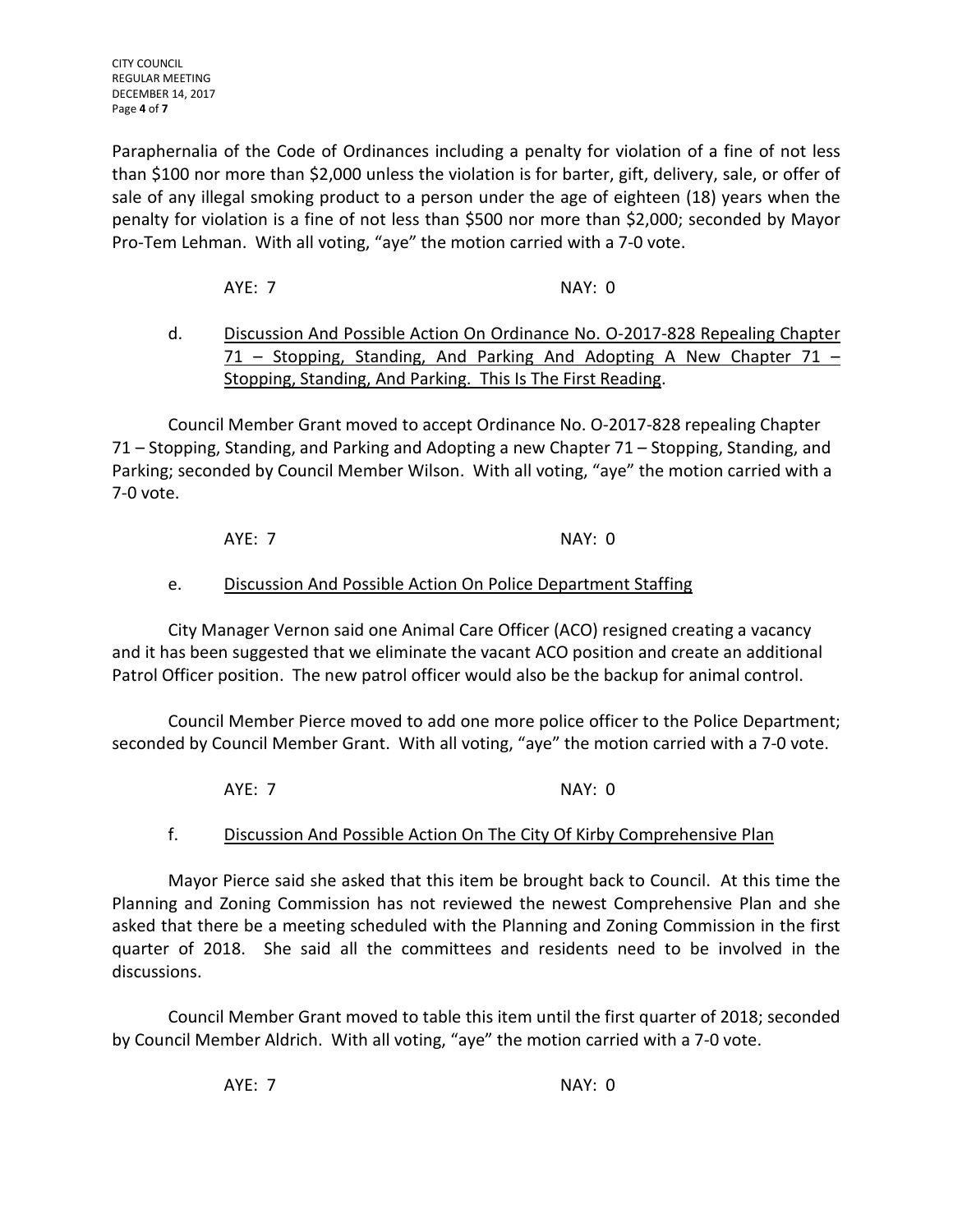## g. Status Update on Assistant to the City Manager Duties

Mayor Pierce said Council received a copy of the job description for the Assistant to the City Manager. City Manager Vernon said she distributed the current status/update on grants that have been applied for and those that are coming up. The City's Facebook page and Twitter account are being updated regularly. Also, he has created a City of Kirby group page in the Facebook page; he has been designing flyers and bringing various forms up to date. He has attended training at AACOG, completed the NIMS training and Open Meetings Act/Public Information Act training.

Mayor Pierce asked that we apply for the Trap Neuter Release grant from Petco. She asked City Council to provide information to the City Manager if they see a grant that we would be eligible to apply for. Also, focus on ways to communicate with our residents who do not use social media.

## h. Discussion And Possible Action To Remove Francisco Canales And George Lombardo From The Beautification and Recycle Committee

Chairperson Barbara Herb, Beautification and Recycle Committee, informed Council there are two members, Francisco Canales and George Lombardo who have been absent for more than three consecutive meetings and at their last meeting the Committee voted to remove them from the Beautification and Recycle Committee.

Council Member Grant moved to remove Francisco Canales and George Lombardo from the Beautification and Recycle Committee; seconded by Council Member Wilson. With all voting, "aye" the motion carried with a 7-0 vote.

# AYE: 7 NAY: 0

# i. Discussion And Possible Action To Appoint Member(s) To The Beautification and Recycle Committee

Chairperson Barbara Herb, Beautification and Recycle Committee, informed Council there have not been any new volunteer applications submitted. The next meeting is January 2, 2018.

Mayor Pierce asked that this item be placed on the January 11, 2018 Council agenda.

Council Member Pierce moved to table this item until January 11, 2018; seconded by Council Member Grant. With all voting, "aye" the motion carried with a 7-0 vote.

AYE: 7 NAY: 0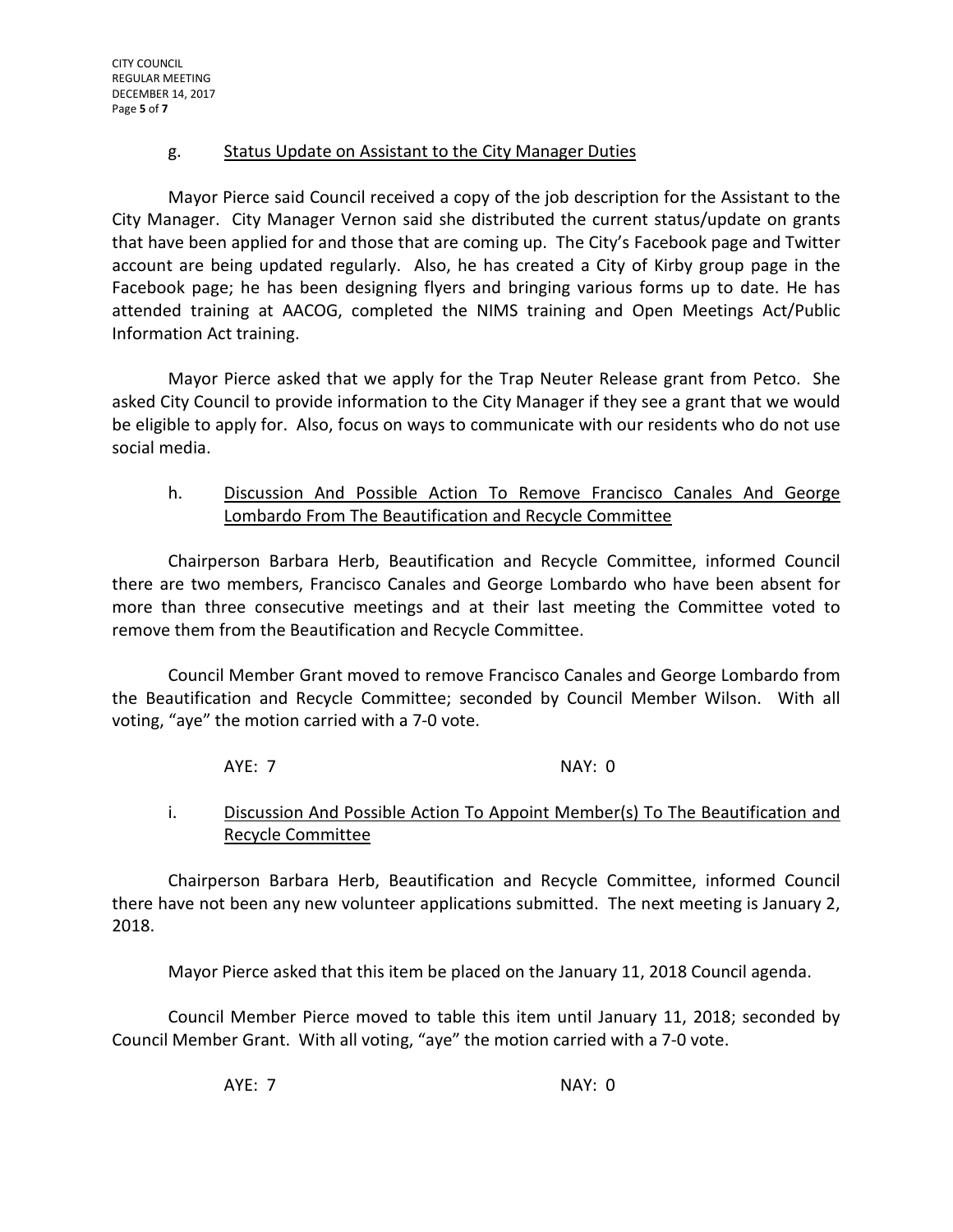#### **10. Requests and Announcements**

## a. Requests By Mayor And Council Members For Items To Be Placed On Future City Council Agendas And Announcements On City Events/Community Interests

Council Member Apodaca – She said she has received compliments about the police department from people who have come in her shop. She has also received positive feedback on the Facebook page. She asked if there was a way to get information to people who don't use social media.

Council Member Wilson – She thanked the Police Department and Code Compliance for painting the graffiti under the railroad tracks. She wished everyone a Merry Christmas and said to remember Santa is coming to Kirby on Sunday.

Mayor Pro-Tem Lehman – He wished everyone a Merry Christmas and Happy New Year.

Council Member Grant – He asked staff to review our ordinances regarding private contractors working on City streets that require them to put more than caliche on the street while they are working and bringing the street back to its original condition. City Manager Vernon said this item will be placed on an agenda. Council Member Grant wished everyone a Merry Christmas and Happy New Year.

Council Member Pierce – He reminded everyone about a visit with Santa at John Sterling Park and enjoy some hot chocolate at 2:00 P.M. – 4:00 P.M. on Sunday, December 17; followed by the Christmas Parade that starts at 5:00 P.M. He wished everyone a Merry Christmas and Happy New Year.

Mayor Pierce – She thanked John True for his presentation regarding ESD 11, we value our relationship with the ESD 11 and we look forward to meeting with him next year. She said she understands Council Member Grant's concern regarding private contractors and our streets. On Happiness, the concern is how they have left the street while they are working on the project. Gilbert Salas, Public Works Director, and Ford Engineering will be monitoring the work. The Parks and Recreation Committee is looking for cookie donations for Santa's visit. She requested an update on the Fiesta medals. City Manager Vernon said the item will be placed on the next agenda. Mayor Pierce said in January there will be exciting news from the Police Department.

Council Member Grant said he visited the Animal Care Facility and there are some very sweet dogs there. The staff is incredible and is doing the best they can with what they have. Mayor Pierce said there is a great need for volunteers and donations. Another opportunity to volunteer is by fostering an animal from the shelter. We also need volunteers to serve on the Planning and Zoning Commission, Parks and Recreation Committee and Beautification and Recycle Committee.